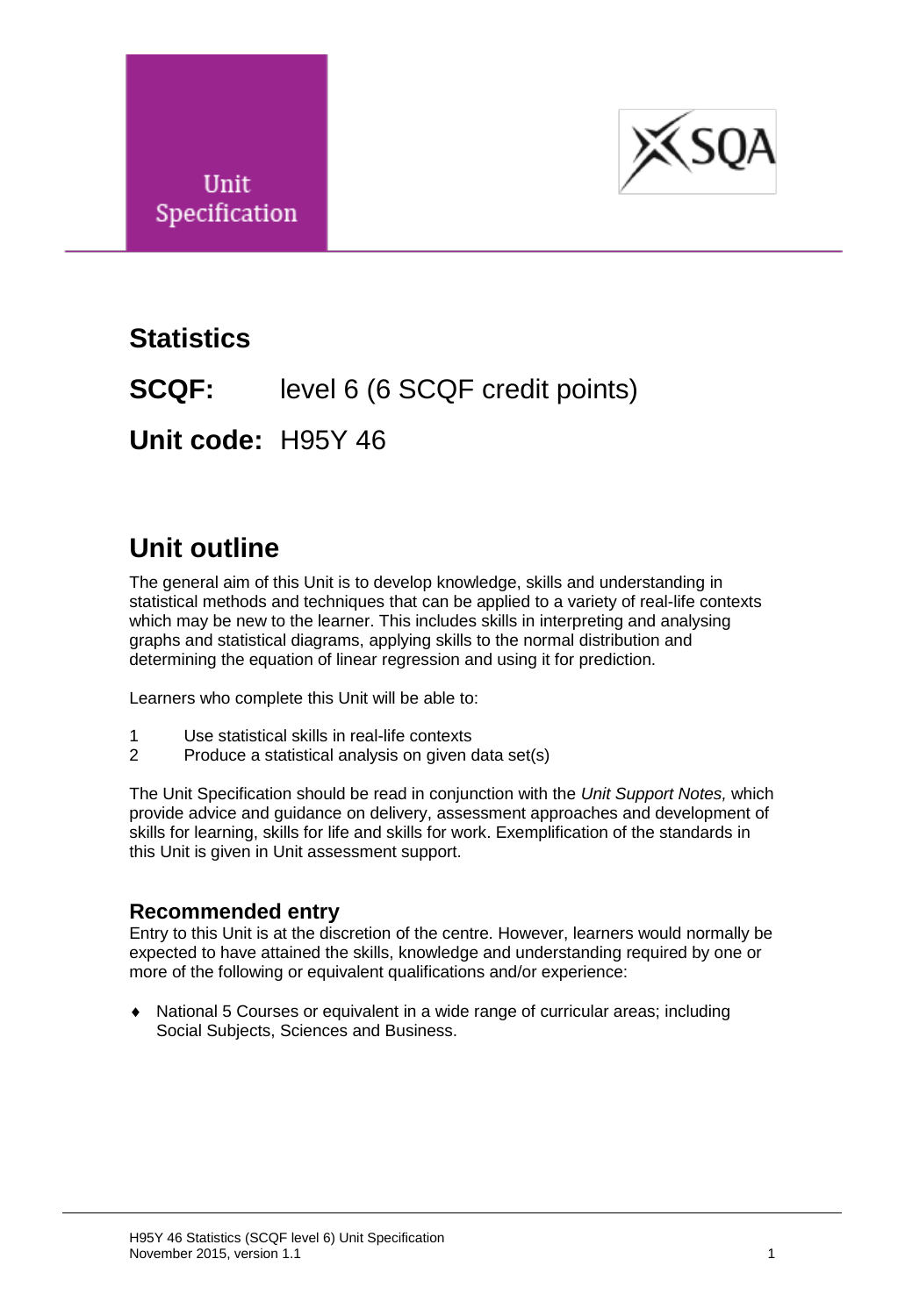### **Equality and inclusion**

This Unit Specification has been designed to ensure that there are no unnecessary barriers to learning or assessment. The individual needs of learners should be taken into account when planning learning experiences, selecting assessment methods or considering alternative evidence. For further information, please refer to the *Unit Support Notes.*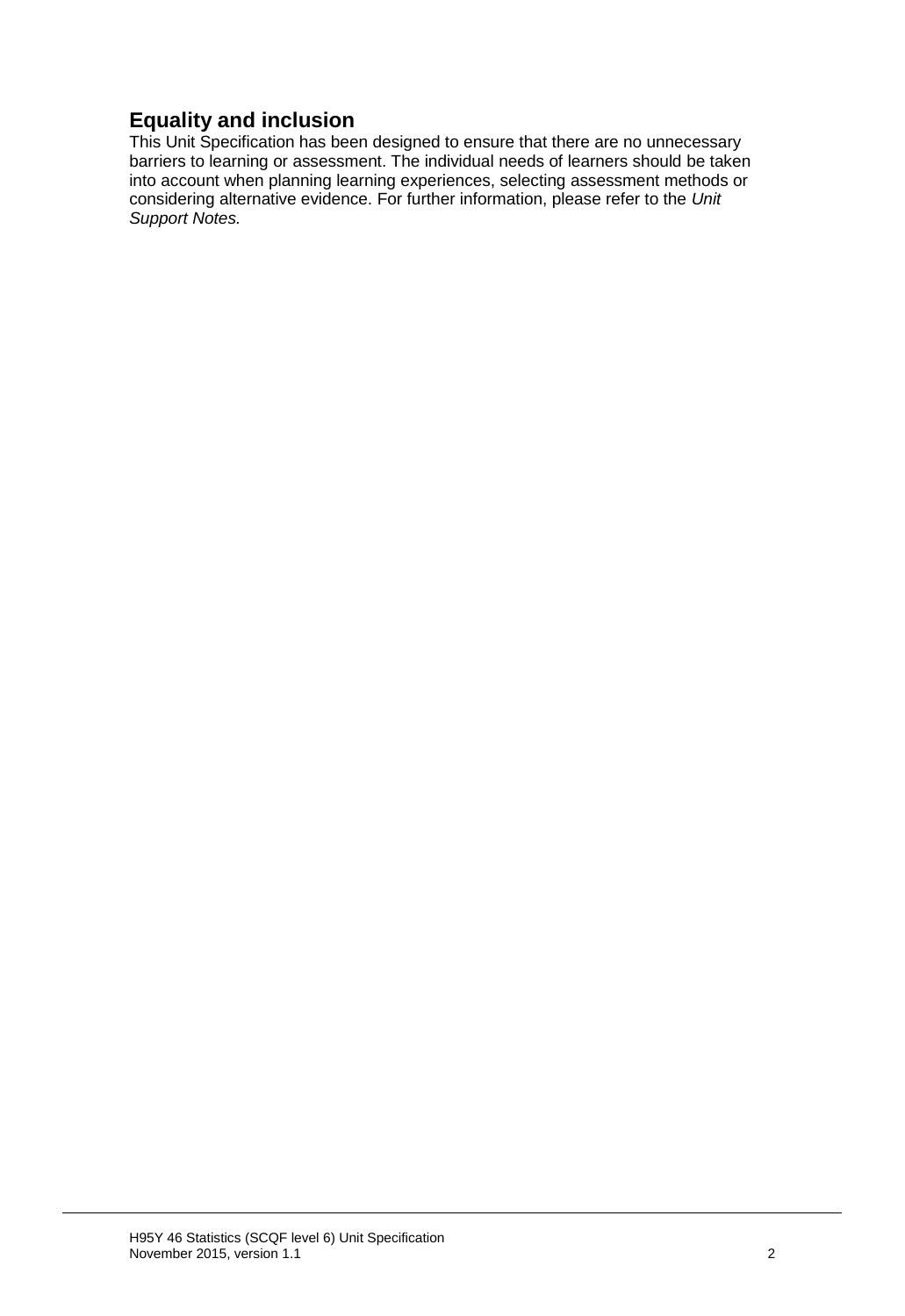# **Standards**

### **Outcomes and assessment standards**

### **Outcome 1**

The learner will:

#### **1 Use statistical skills in real-life contexts by:**

- 1.1 Applying statistical literacy skills to data
- 1.2 Applying statistical skills to normally distributed data
- 1.3 Applying statistical skills to correlation and linear regression
- 1.4 Applying statistical skills to data analysis, interpretation and communication

### **Outcome 2**

The learner will:

#### **2 Produce a statistical analysis on given data set(s) by:**

- 2.1 Undertaking a correlation and regression analysis
- 2.2 Undertaking a data analysis

## **Evidence Requirements for the Unit**

Assessors should use their professional judgment, subject knowledge and experience, and understanding of their learners, to determine the most appropriate ways to generate evidence and the conditions and contexts in which they are used. They should ensure there is sufficient evidence of competence in statistical skills from the Outcomes and Assessment Standards to allow a judgment to be made that the learner has achieved the Unit.

Assessors should use their professional judgment when giving learners credit for an appropriate degree of accuracy.

Evidence can be presented for individual Assessment Standards or for a combination of Assessment Standards using integrated assessment.

A calculator or equivalent technologies may be used. A suitable software package, eg Excel, Minitab, SMS, 'R,' SPSS must be used to complete Outcome 2.

For this Unit, learners will be required to produce evidence as follows:

#### **For Outcome 1**

Understanding data in relation to sampling, collection methods, handling and presenting. This could be in the form of words, symbols and terms; be able to interpret a variety of graphs and tables; be able to read and make sense of statistics in the news, media, polls etc; develop statistical vocabulary and communication skills.

Determine if data are normally distributed or skewed. Identify the correct measures of location and spread for numerical data. Understand and interpret a linear regression and use it for prediction; interpret a given correlation coefficient.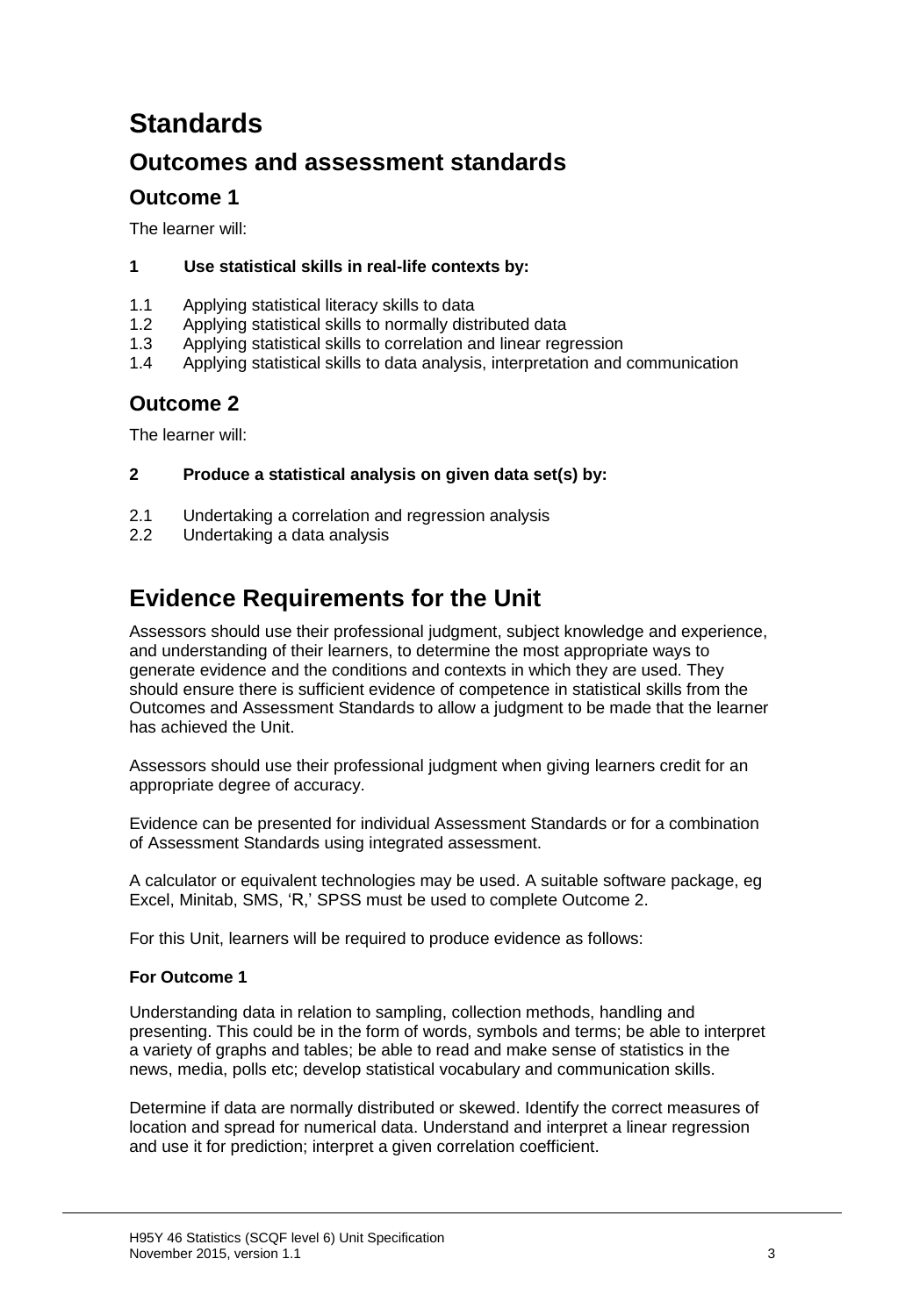Test a hypothesis; determine the significance of the test results; communicate the findings from the hypothesis test.

#### **For Outcome 2**

Use a software package to assess and model linear relationships using simple correlation and regression modelling. Use a software package to test a hypothesis, to determine the significance of the test results and communicate the findings from the hypothesis test.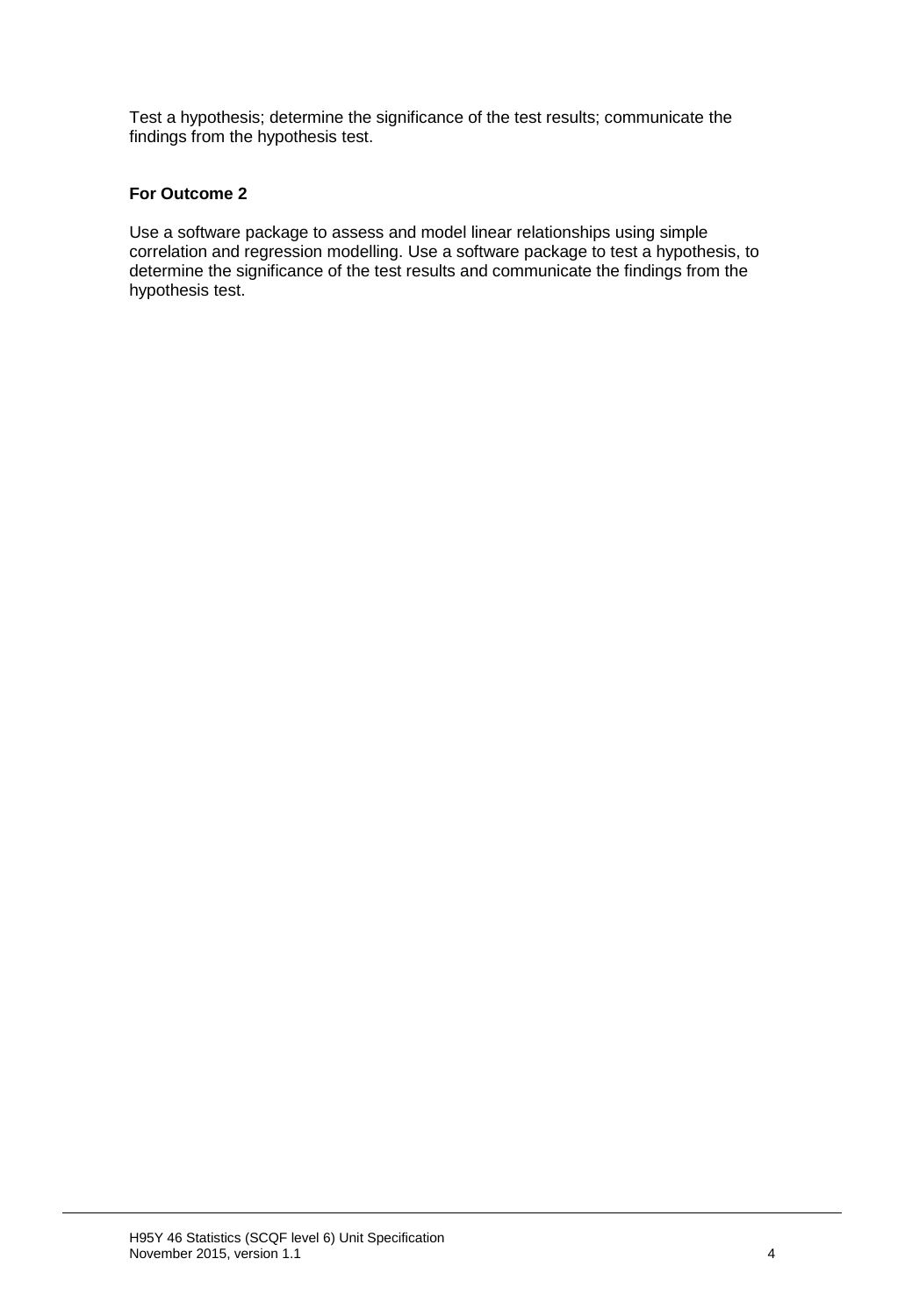## **Development of skills for learning, skills for life and skills for work**

It is expected that learners will develop broad, generic skills through this Unit. The skills that learners will be expected to improve on and develop through the Unit are based on SQA's *Skills Framework: Skills for Learning, Skills for Life and Skills for Work* and drawn from the main skills areas listed below. These must be built into the Unit where there are appropriate opportunities.

#### **2 Numeracy**

- 2.1 Number processes
- 2.2 Money, time and measurement
- 2.3 Information handling

#### **5 Thinking skills**

- 5.3 Applying
- 5.4 Analysing and evaluating

Amplification of these is given in SQA's *Skills Framework: Skills for Learning, Skills for Life and Skills for Work.* The level of these skills should be at the same SCQF level as the Unit and be consistent with the SCQF level descriptor. Further information on building in skills for learning, skills for life and skills for work is given in the *Unit Support Notes*.